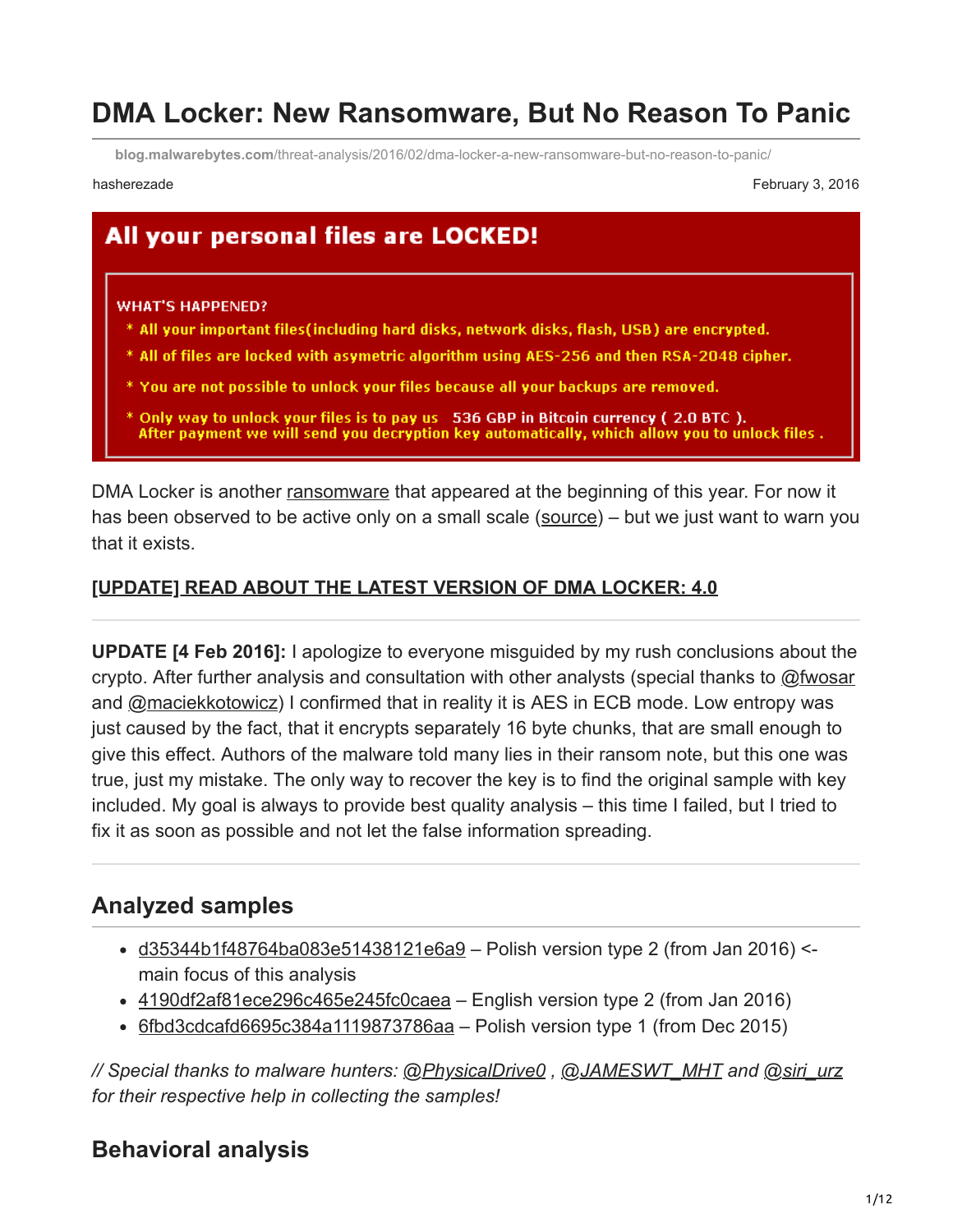When deployed, the ransomware moves itself into **C:\ProgramData** (or **C:\Documents and Settings\All Users\Dokumenty\)**, renamed to **fakturax.exe** and drops another, modified copy: **ntserver.exe**. File **faktura.exe** is removed after execution. Depending on its version, it may also drop some other files in the same location.

| Local Disk (C:) > ProgramData >   | ۰<br>**                            | Search ProgramData         |                 |
|-----------------------------------|------------------------------------|----------------------------|-----------------|
| New folder                        |                                    |                            | 睚               |
| ▴<br>Name<br><b>Start Ivieriu</b> | Date modified<br>CC:00 51-10-50077 | Type<br><b>FIIE TUIDER</b> | Size            |
| Templates                         | 2009-07-14 06:53                   | File folder                |                 |
| cryptinfo.txt                     | 2016-02-02 15:02                   | <b>Text Document</b>       | 1 <sub>KB</sub> |
| date 1.txt                        | 2016-02-02 15:02                   | <b>Text Document</b>       | 1 <sub>KB</sub> |
| d fakturax.exe                    | 2016-01-28 15:16                   | Application                | 96 KB           |
| ntserver.exe                      | 2016-02-02 14:59                   | Application                | 96 KB           |

Symptoms of this ransomware can be recognized by a red window popping up on the screen. So far, it has been observed in two language versions – Polish or English. An example of the English is below:

| <b>DMA</b> Locker                                                                      |                                                                                                                                                                                                                                                                                                                                                                                                                                                                                                   |
|----------------------------------------------------------------------------------------|---------------------------------------------------------------------------------------------------------------------------------------------------------------------------------------------------------------------------------------------------------------------------------------------------------------------------------------------------------------------------------------------------------------------------------------------------------------------------------------------------|
|                                                                                        | All your personal files are LOCKED!                                                                                                                                                                                                                                                                                                                                                                                                                                                               |
|                                                                                        | <b>WHAT'S HAPPENED?</b><br>* All your important files (including hard disks, network disks, flash, USB) are encrypted.<br>* All of files are locked with asymetric algorithm using AES-256 and then RSA-2048 cipher.<br>* You are not possible to unlock your files because all your backups are removed.<br>* Only way to unlock your files is to pay us 536 GBP in Bitcoin currency (2.0 BTC).<br>After payment we will send you decryption key automatically, which allow you to unlock files. |
|                                                                                        | HOW TO PAY US AND UNLOCK YOUR FILES?<br>1. To pay us, you have to use Bitcoin currency. You can easily buy Bitcoins at following sites:<br>* https://www.coinfloor.co.uk<br>* https://www.coinbase.com/<br>* https://www.bitstamp.net/<br>2. If you already have Bitcoins, pay us 2.0 BTC (536 GBP)<br>on following Bitcoin address:                                                                                                                                                              |
|                                                                                        | 1KXw7aJR4THWAxtnxZYzmysdLXVhLfa97n<br>3. After payment, necessarily contact with us to get your decryption key:<br>january0030@gmx.com<br>. In mail title write your unique ID:                                                                                                                                                                                                                                                                                                                   |
| * You have 96 hours to pay us!<br>$^*$ After this time all your files will<br>he lost! | DMALOCK 49:15:61:11:84:76:67:71<br>4. We will automatically send you decryption key after bitcoin transfer.<br>When you receive your decryption key, copy and paste it to "DECRYPTION KEY" field<br>Then, press the DECRYPT button to UNLOCK ALL YOUR FILES.                                                                                                                                                                                                                                      |
| * Your decryption key will destroy on:<br>3/2/2016 1:57                                | IF FILES UNLOCKING PROCEDURE IS ALREADY WORKING, YOU CAN EASILY TURN OFF YOUR<br>COMPUTER AND CONTINUE FILES UNLOCKING AFTER NEXT STARTUP. TO CONTINUE HEALING<br>YOUR FILES, COPY AND PASTE THE SAME DECRYPTION KEY TO THE "DECRYPTION KEY" FIELD<br>AND PRESS "DECRYPT" BUTTON. THE EILES RECOVERING WILL BE CONTINUED!                                                                                                                                                                         |
|                                                                                        | <b>DECRYPTION KEY:</b><br>DECRYPT                                                                                                                                                                                                                                                                                                                                                                                                                                                                 |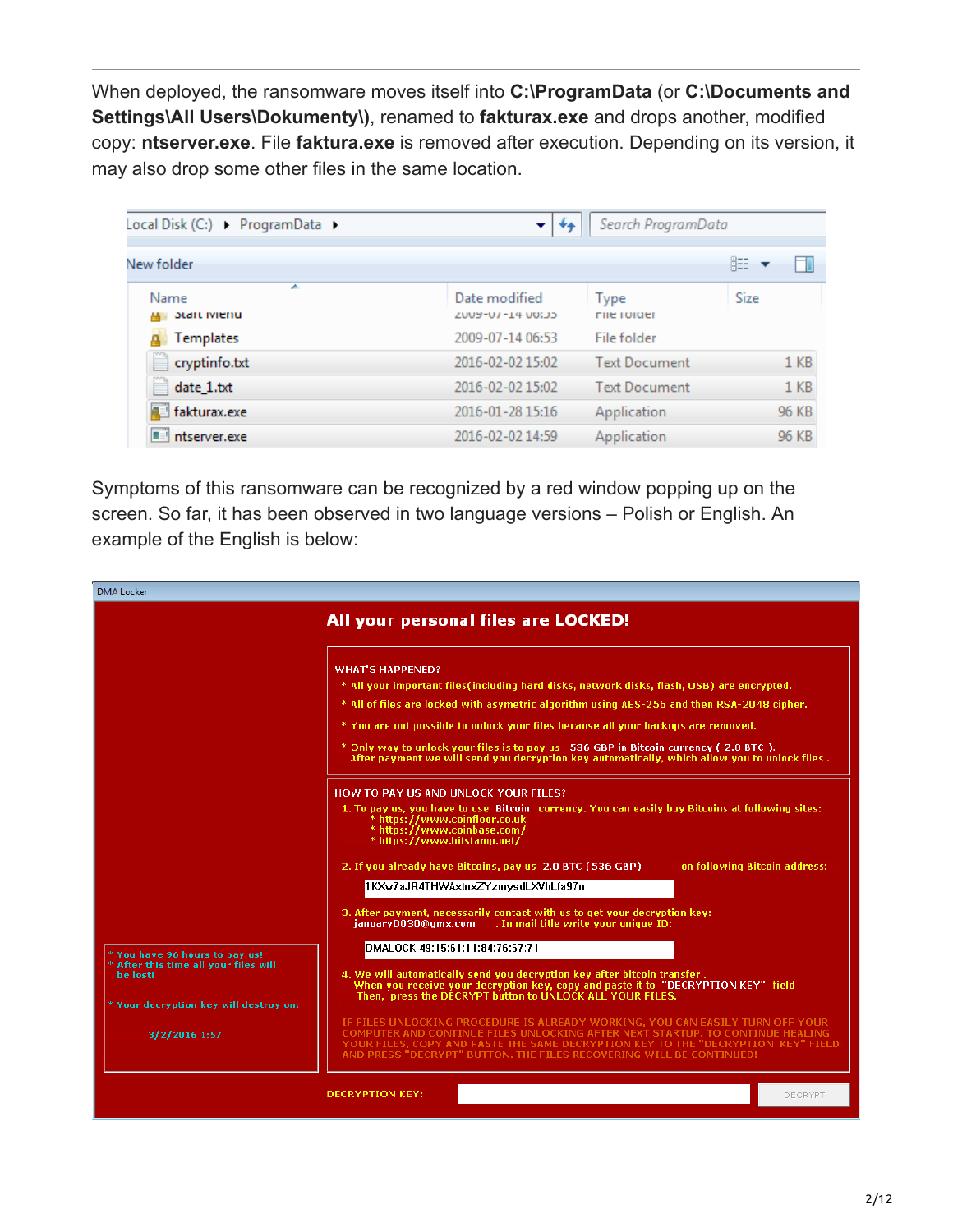Earlier version comes with a bit different GUI (also Polish or English variant):



In contrast to other ransomware that are offering a separate decrypter, **DMA Locker** comes with a decrypting feature built-in. It is available from the GUI with ransom note. If the user enters a key (32 characters long) in the text field and clicks the button, the program switches to the decryption mode (using supplied key):



The program is not very stable and may crash during encryption. An older version has been observed to sometimes crash after finishing encryption – but before displaying any info about what happened, which may be very confusing for the victim. What makes things worse is the fact that it does not change file extensions. So, in such a case the only visible symptom will be that the attacked person cannot open some of his/her files.

Newer versions also add keys to the autorun. One is to deploy a dropped copy of the program, and the other to display a ransom note in TXT format (via notepad). However, the copy of the program (DMALOCK 41:55:16:13:51:76:67:99*ntserver.exe*) – is not always dropped successfully and then only the TXT note may be displayed.

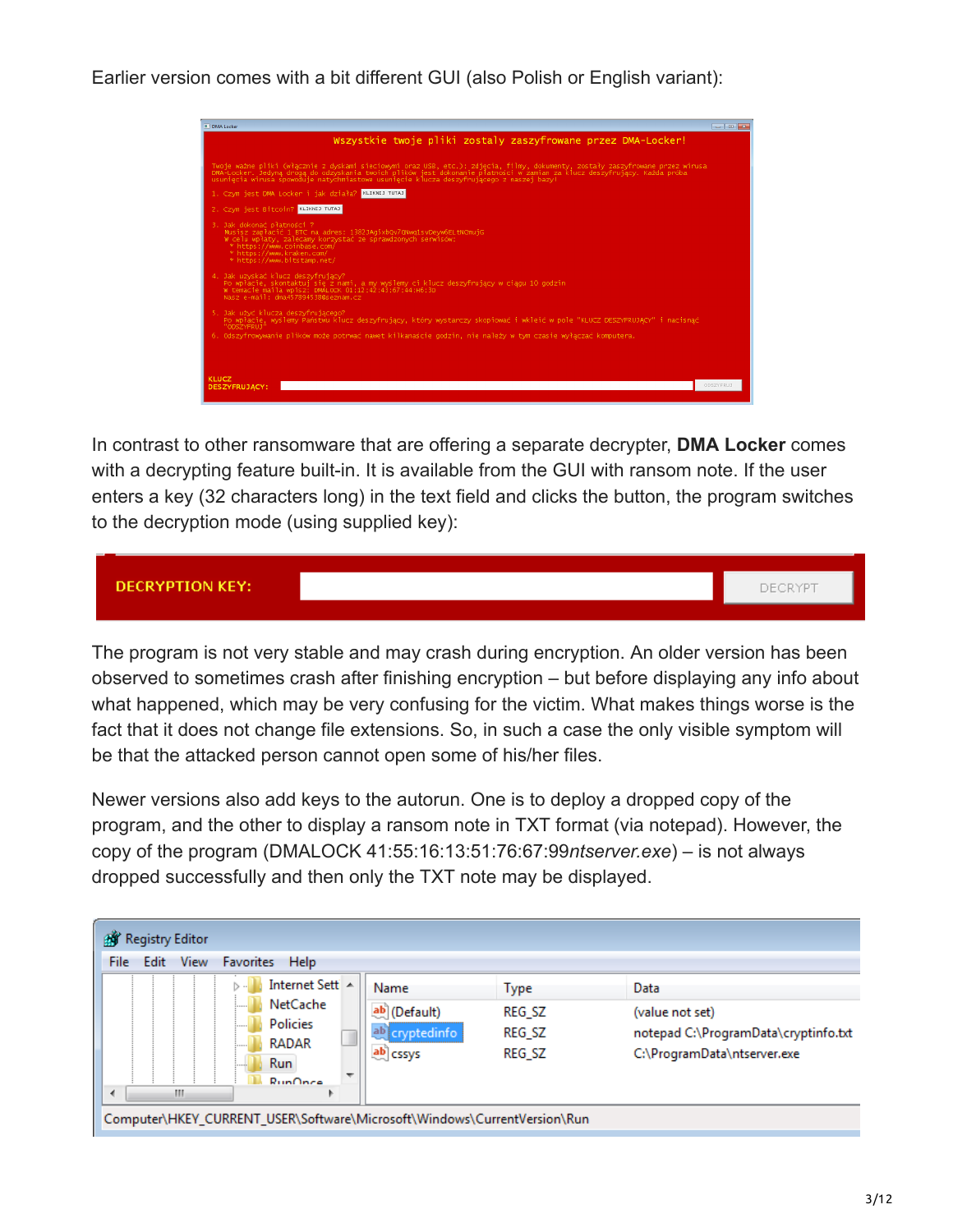## **Detection**

It is detected by Malwarebytes Anti-Malware as **Ransom.DMALocker**:



## **Experiment**

In the ransom note, the authors mention that the data is encrypted by **AES and RSA**. Let's look at the files.

After the first look at encrypted content we can see repetitive patterns and entropy is relatively low.

Left – raw bytes of original BMP, right – the same BMP encrypted by DMA Locker:



Let's compare some more files and see how they changed after being encrypted by DMA Locker.

#### **Example 1 – HTML files:**

comparison of original files: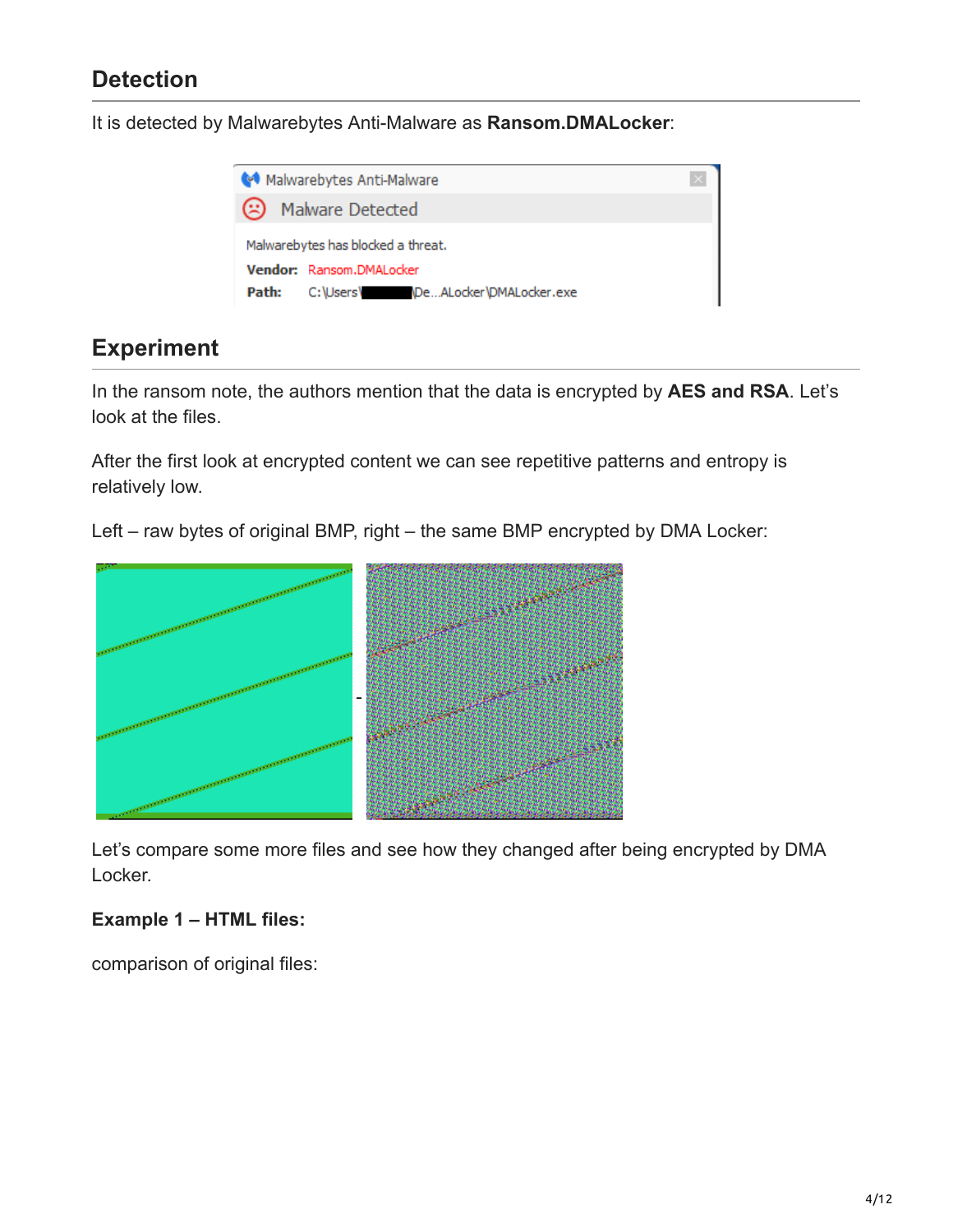|                                          | C:\Users\tester\Desktop\raw samples\index.html<br>$\gg$ |     |     |                   |     |             |                    |                 |  | C:\Users\tester\Desktop\raw samples\modules.html                                                                                                                                                               |            |                                 |                   |          |                |       |          |         |          |      |                                       |  |
|------------------------------------------|---------------------------------------------------------|-----|-----|-------------------|-----|-------------|--------------------|-----------------|--|----------------------------------------------------------------------------------------------------------------------------------------------------------------------------------------------------------------|------------|---------------------------------|-------------------|----------|----------------|-------|----------|---------|----------|------|---------------------------------------|--|
|                                          | Compare                                                 |     |     |                   |     |             |                    | Next difference |  |                                                                                                                                                                                                                |            | Previous difference             |                   |          | Font           |       |          |         | 曲        | m.   | V Binary                              |  |
|                                          | Edit mode                                               |     |     |                   |     |             | $Conv \rightarrow$ |                 |  |                                                                                                                                                                                                                | $Copy < -$ |                                 |                   |          | Undo           |       |          |         |          |      | ANSI<->ANSI                           |  |
| 00000: 3C 21 44 4F 43 54 59 50           |                                                         |     |     |                   |     |             |                    |                 |  | DOCTYP</th <th></th> <th>00000: 3C 21 44 4F 43 54 59 50</th> <th></th> <th></th> <th></th> <th></th> <th></th> <th></th> <th></th> <th></th> <th><math>\le</math>! DOCTYP</th> <th></th>                       |            | 00000: 3C 21 44 4F 43 54 59 50  |                   |          |                |       |          |         |          |      | $\le$ ! DOCTYP                        |  |
| 100008: 45 20 48 54 4D 4C 20             |                                                         |     |     |                   |     |             |                    | -50             |  | IE HTML P                                                                                                                                                                                                      |            | : 80000                         | 45 20 48          |          |                | 54    |          | 4D 4C   | 20       | 50   | IE HTML P                             |  |
| 00010: 55 42 4C 49 43 20 22 2D           |                                                         |     |     |                   |     |             |                    |                 |  | <b>IUBLIC "-</b>                                                                                                                                                                                               |            | 00010: 55 42 4C 49 43 20 22 2D  |                   |          |                |       |          |         |          |      | <b>IUBLIC "-</b>                      |  |
| 00018: 2F 2F 57 33 43 2F 2F              |                                                         |     |     |                   |     |             |                    | -44             |  | 17/W3C/TD                                                                                                                                                                                                      |            | 00018: 2F 2F 57                 |                   |          |                |       | 33 43 2F |         | 2F       | 44   | 17/W3C/7D                             |  |
| 100020: 54 44 20 48 54 4D 4C             |                                                         |     |     |                   |     |             |                    | -20             |  | ITD HTML                                                                                                                                                                                                       |            | 100020: 54 44 20 48 54 4D 4C    |                   |          |                |       |          |         |          | 20   | TD HTML                               |  |
| 00028: 34 2E                             |                                                         |     |     | 30 31 20 54       |     |             | 72.                | -61             |  | $14.01$ Tra                                                                                                                                                                                                    |            | 100028-                         | 34 2E 30 31 20 54 |          |                |       |          |         | 72       | -61  | 14.01 Tra                             |  |
| 100030: 6E 73 69 74 69 6F 6E 61          |                                                         |     |     |                   |     |             |                    |                 |  | Insitiona                                                                                                                                                                                                      |            | 100030: 6E 73 69 74 69 6F       |                   |          |                |       |          |         | 6E       | 61   | Insitiona                             |  |
| 00038: 6C 2F 2F 45 4E 22 3E 0A 11//EN">. |                                                         |     |     |                   |     |             |                    |                 |  |                                                                                                                                                                                                                |            | 00038: 6C 2F 2F 45 4E 22 3E     |                   |          |                |       |          |         |          | 0A.  | $11//EN"$ .                           |  |
| 100040: 3C 68 74 6D 6C 3E 3C 68          |                                                         |     |     |                   |     |             |                    |                 |  | ≺html>≺h                                                                                                                                                                                                       |            | 100040: 3C 68 74 6D 6C 3E 3C    |                   |          |                |       |          |         |          | 68   | $ \text{thtml}{\times}h$              |  |
| l00048 :                                 | 65 61 64 3E 3C 6D 65                                    |     |     |                   |     |             |                    | -74             |  | lead> <met< td=""><td></td><td>l00048 :</td><td></td><td></td><td>65 61 64 3E 3C</td><td></td><td></td><td>6D 65</td><td></td><td>74</td><td>lead&gt;<met< td=""><td></td></met<></td></met<>                  |            | l00048 :                        |                   |          | 65 61 64 3E 3C |       |          | 6D 65   |          | 74   | lead> <met< td=""><td></td></met<>    |  |
| 00050: 61 20 68 74 74 70 2D 65           |                                                         |     |     |                   |     |             |                    |                 |  | la http-e                                                                                                                                                                                                      |            | 100050: 61 20 68 74 74 70 2D 65 |                   |          |                |       |          |         |          |      | a http-e                              |  |
| 00058: 71 75 69 76 3D 22 43 6F           |                                                         |     |     |                   |     |             |                    |                 |  | Iguiv="Co                                                                                                                                                                                                      |            | 00058: 71 75 69 76 3D 22 43 6F  |                   |          |                |       |          |         |          |      | Iguiv="Co                             |  |
| 00060: 6E 74 65 6E 74 2D 54 79           |                                                         |     |     |                   |     |             |                    |                 |  | Intent-Tv                                                                                                                                                                                                      |            | 00060: 6E 74 65 6E 74 2D 54 79  |                   |          |                |       |          |         |          |      | Intent-Ty                             |  |
| 00068: 70 65 22 20 63 6F 6E 74           |                                                         |     |     |                   |     |             |                    |                 |  | pe" cont                                                                                                                                                                                                       |            | 100068: 70 65 22 20 63 6F 6E 74 |                   |          |                |       |          |         |          |      | pe" cont                              |  |
| l00070 :                                 | 65 6E 74 3D 22 74 65 78                                 |     |     |                   |     |             |                    |                 |  | lent="tex                                                                                                                                                                                                      |            | 100070: 65 6E                   |                   |          | 74             | 3D 22 |          | 74      | 65       | 78   | lent="tex                             |  |
| l00078:                                  | 74 2F                                                   |     |     | 68 74 6D 6C 3B 63 |     |             |                    |                 |  | $\lfloor t / \text{html} \rfloor$                                                                                                                                                                              |            | 100078:                         |                   | 74 2F    | 68             | 74    | 6D       | $6C$ 3B |          | -63  | $\lfloor t / \text{html} \rfloor$     |  |
| lOOO8O: 68 61                            |                                                         |     |     | 72 73 65 74 3D 69 |     |             |                    |                 |  | Tharset=i                                                                                                                                                                                                      |            | l00080: 68 61                   |                   |          | 72             |       | 73 65    |         | 74 3D 69 |      | Iharset=i                             |  |
| : 188000                                 | 73 6F 2D 38 38 35 39 2D                                 |     |     |                   |     |             |                    |                 |  | $150 - 8859 -$                                                                                                                                                                                                 |            | : 88000                         |                   |          | 73 6F 2D 38 38 |       |          | 35 39   |          | 2 D  | $150 - 8859 -$                        |  |
| 00090: 31 22 3E 0A 3C 74 69 74           |                                                         |     |     |                   |     |             |                    |                 |  | $11"$ >. <tit< td=""><td></td><td>00090: 31 22 3E 0A 3C 74 69 74</td><td></td><td></td><td></td><td></td><td></td><td></td><td></td><td></td><td><math>11"</math>&gt;.<tit< td=""><td></td></tit<></td></tit<> |            | 00090: 31 22 3E 0A 3C 74 69 74  |                   |          |                |       |          |         |          |      | $11"$ >. <tit< td=""><td></td></tit<> |  |
| : 180001                                 | 6C 65 3E 50 69 6E 3A 20                                 |     |     |                   |     |             |                    |                 |  | He>Pin:                                                                                                                                                                                                        |            | : 80000                         |                   | 6C 65 3E |                | 50    | 69       |         | 6E 3A 20 |      | Ile>Pin:                              |  |
| 1000A0: 50                               |                                                         | 69  | 6E  | 20                | 32  | 2E          | 31                 | 33              |  | <b>IPin 2.13</b>                                                                                                                                                                                               |            | 1000A0 :                        | 4D                | -6F      | 64             |       | 6C.      | 65      | 20       | -49  | Module I                              |  |
| : 0000A                                  | 20 55                                                   |     | 73  | -65               | 72  | -20         | 47                 | -75             |  | User Gu                                                                                                                                                                                                        |            | 000AB:                          | 6E                | -64      | 65             | 78    | 3C.      | 2F      | 74       | -69  | Index <td></td>                       |  |
| 1000B0 :                                 | -69                                                     | -64 | -65 | -3C               | 2F  | 74          | 69                 | 74              |  | lide <td></td> <td>000B0:</td> <td></td> <td>74 6C</td> <td>-65</td> <td>3E.</td> <td></td> <td>0A 3C</td> <td>6C.</td> <td>-69</td> <td>Itle&gt;.<li< td=""><td></td></li<></td>                              |            | 000B0:                          |                   | 74 6C    | -65            | 3E.   |          | 0A 3C   | 6C.      | -69  | Itle>. <li< td=""><td></td></li<>     |  |
| 1000B8 :                                 | -6C                                                     | 65  | 3E  | 0A.               | 3C. | 6C.         | 69                 | 6E              |  | ∣le≻.≺lin                                                                                                                                                                                                      |            | 000B8 :                         | 6E                |          | 6B 20 68       |       | 72       | -65     | 66 3D    |      | $ln k$ $href=$                        |  |
| 1000CO: 6B 20                            |                                                         |     | -68 | 72.               |     | 65 66 3D 22 |                    |                 |  | Ik href="                                                                                                                                                                                                      |            | 1000C0: 22 64 6F                |                   |          |                | 78    | 79       | -67     | 65       | - 6E | l "doxvgen                            |  |
| 000C8: 64 6F 78 79 67 65 6E 2E           |                                                         |     |     |                   |     |             |                    |                 |  | doxygen.                                                                                                                                                                                                       |            | 000C8: 2E 63 73 73 22 20 72 65  |                   |          |                |       |          |         |          |      | l.css" re                             |  |

## comparison of the same files encrypted:

|                                           | C:\Users\tester\Desktop\encrypted_samples\index.html<br>Next difference<br>Compare |  |  |  |                |  |                    |    |  | $\gg$                             |        |                                |  |      |       |    |      | C:\Users\tester\Desktop\encrypted_samples\modules.html |                                                                       |  |
|-------------------------------------------|------------------------------------------------------------------------------------|--|--|--|----------------|--|--------------------|----|--|-----------------------------------|--------|--------------------------------|--|------|-------|----|------|--------------------------------------------------------|-----------------------------------------------------------------------|--|
|                                           |                                                                                    |  |  |  |                |  |                    |    |  |                                   |        | Previous difference            |  | Font |       |    | 曲    |                                                        | $\boxed{m}$ $\boxed{v}$ Binary                                        |  |
|                                           | Edit mode                                                                          |  |  |  |                |  | $Conv \rightarrow$ |    |  |                                   | Copy < |                                |  | Undo |       |    |      |                                                        | ANSI<->ANSI                                                           |  |
| 00000: 04 90 4E E3 E7 38 A3 30            |                                                                                    |  |  |  |                |  |                    |    |  | L.Năc8Ł0                          |        |                                |  |      |       |    |      |                                                        | 00000: 04 90 4E E3 E7 38 A3 30  .Năç8Ł0                               |  |
| 00008: BF DE 4A 71 3B 7E 4A EB   żŢJq;~Jë |                                                                                    |  |  |  |                |  |                    |    |  |                                   |        |                                |  |      |       |    |      |                                                        | 00008: BF DE 4A 71 3B 7E 4A EB  żTJq;~Jë                              |  |
| 00010: OE E8 AE 91 44 44 34 76 1. Č® DD4v |                                                                                    |  |  |  |                |  |                    |    |  |                                   |        |                                |  |      |       |    |      |                                                        | 00010: OE E8 AE 91 44 44 34 76   č@'DD4v                              |  |
| 00018: 28 61 C5 A6 A6 E5 D1 53  (aŦ¦ĺŃS   |                                                                                    |  |  |  |                |  |                    |    |  |                                   |        |                                |  |      |       |    |      |                                                        | 00018: 28 61 C5 A6 A6 E5 D1 53  (aŦ¦ÍŃS                               |  |
| 00020: E3 F9 85 08 A6 EC FE 55  ăů¦ětU    |                                                                                    |  |  |  |                |  |                    |    |  |                                   |        |                                |  |      |       |    |      |                                                        | 00020: E3 F9 85 08 A6 EC FE 55  ăů¦ětU                                |  |
| 00028: B2 FE 12 71 56 7A 32 1A   t.qVz2.  |                                                                                    |  |  |  |                |  |                    |    |  |                                   |        |                                |  |      |       |    |      |                                                        | 00028: B2 FE 12 71 56 7A 32 1A   t.qVz2.                              |  |
| 00030: 38 16 4C 69 16 0F D7 1A 18.Lix.    |                                                                                    |  |  |  |                |  |                    |    |  |                                   |        |                                |  |      |       |    |      |                                                        | 00030: 38 16 4C 69 16 0F D7 1A 18.Lix.                                |  |
| 00038: D4 D7 48 E3 OD 6C 8B 70            |                                                                                    |  |  |  |                |  |                    |    |  | ∣Ô×Hă.l∢p                         |        |                                |  |      |       |    |      |                                                        | 00038: D4 D7 48 E3 OD 6C 8B 70  Ô×Hǎ.1 <p< td=""><td></td></p<>       |  |
| 00040: 83 A4 BC 26 A0 82 A9 39            |                                                                                    |  |  |  |                |  |                    |    |  | 1¤Ś& .©9                          |        |                                |  |      |       |    |      |                                                        | 00040: 83 A4 8C 26 A0 82 A9 39  ¤Ś& ,©9                               |  |
| 00048: 31 08 D5 2E 51 02 D2 B4            |                                                                                    |  |  |  |                |  |                    |    |  | $11.0.0.\nM$                      |        | 00048: 31 08 D5 2E 51 02 D2 B4 |  |      |       |    |      |                                                        | $11.0.0.\$ <sup>N</sup>                                               |  |
| 00050: 87 66 3E C7 69 1C 9D CF            |                                                                                    |  |  |  |                |  |                    |    |  | ∣‡f>Ci.ťĎ                         |        | 00050: 87 66 3E C7 69 1C 9D CF |  |      |       |    |      |                                                        | ∣‡f>Ci.ťĎ                                                             |  |
| 00058: CE AC EC 58 D2 2E 2C 77  άěXŇw     |                                                                                    |  |  |  |                |  |                    |    |  |                                   |        |                                |  |      |       |    |      |                                                        | 00058: CE AC EC 58 D2 2E 2C 77  άěXŇw                                 |  |
| 00060: DO B9 90 1B 71 B3 E4 29            |                                                                                    |  |  |  |                |  |                    |    |  | $ Da. q\n  a$                     |        | 00060: DO B9 90 1B 71 B3 E4 29 |  |      |       |    |      |                                                        | $ Da.q\n  iii$                                                        |  |
| 00068: BB 3A 36 38 D5 B1 99 90            |                                                                                    |  |  |  |                |  |                    |    |  | $1\%$ : 68 $0$ $\pm$ <sup>m</sup> |        | 00068: BB 3A 36 38 D5 B1 99 90 |  |      |       |    |      |                                                        | $ *:680^{\pm m}$                                                      |  |
| 00070: 16 EA AA 44 F3 EC BB 37   .eSDóě»7 |                                                                                    |  |  |  |                |  |                    |    |  |                                   |        |                                |  |      |       |    |      |                                                        | 00070: 16 EA AA 44 F3 EC BB 37   .eSDóě»7                             |  |
| 00078: 17 D5 7B 59 0D F1 51 14            |                                                                                    |  |  |  |                |  |                    |    |  | 1.01Y <b>.no.</b>                 |        |                                |  |      |       |    |      |                                                        | 00078: 17 D5 7B 59 OD F1 51 14   Ö{Y.ńQ.                              |  |
| 00080: 15 7C 31 16 E3 21 1A F7            |                                                                                    |  |  |  |                |  |                    |    |  | $1.11.$ ă $1.4$                   |        |                                |  |      |       |    |      |                                                        | 00080: 15 7C 31 16 E3 21 1A F7 1.11.ă!.÷                              |  |
| 00088: 76 4C 21 BD 7C E8 74 DD            |                                                                                    |  |  |  |                |  |                    |    |  | ∣vL!″∣čtÝ                         |        |                                |  |      |       |    |      |                                                        | 00088: 76 4C 21 BD 7C E8 74 DD  vL!″ čtÝ                              |  |
| 00090: 09 F9 E0 94 27 03 27 F8            |                                                                                    |  |  |  |                |  |                    |    |  | $1.1$ i $2.1$                     |        | 00090: 09 F9 E0 94 27 03 27 F8 |  |      |       |    |      |                                                        | $1.1$ i $^{\circ}$ " $^{\circ}$ . "ř                                  |  |
| 00098: 1D 80 DD 4F 86 71 CC 6D            |                                                                                    |  |  |  |                |  |                    |    |  | ∣.€ÝO†αĚm                         |        |                                |  |      |       |    |      |                                                        | 00098: 1D 80 DD 4F 86 71 CC 6D   EÝOtaĚm                              |  |
| 000A0: 61 DC BF 6A 23 AE D5               |                                                                                    |  |  |  |                |  |                    | B7 |  | laÜżi‡®Ö∙                         |        | 000A0: 8B CB D3 11 51 37 75 3D |  |      |       |    |      |                                                        | ⊥∢ËÓ.07u=                                                             |  |
| 000A8: 77 E8 AB E3 6F 4C 3B               |                                                                                    |  |  |  |                |  |                    | 13 |  | IwčeăoL:                          |        | 000A8: 41 OC E2 3B 26 2E 43    |  |      |       |    |      | -8D                                                    | $ A, \hat{a}: a, C\hat{T}$                                            |  |
| 000B0: 8B 70 83 AD 72 8F C6               |                                                                                    |  |  |  |                |  |                    | 72 |  | ∣∢p−rŹĆr                          |        | 000B0: A4 94 99 55 92 3D AF 68 |  |      |       |    |      |                                                        | $18''$ <sup>m</sup> [/= $2h$                                          |  |
| looobs :                                  | 49 03                                                                              |  |  |  | 6E 36 A1 49 DO |  |                    | EF |  | II.n6"IĐď                         |        | 000B8: C5 E6 53 67 1F 23 01 37 |  |      |       |    |      |                                                        | $1\overline{\text{L}}$ é $\text{S}\sigma$ . $\overline{\text{+}}$ . 7 |  |
| 000C0: 66 C1 EB E8 F5 36 E8 4F            |                                                                                    |  |  |  |                |  |                    |    |  | LEÁëčő6č0                         |        | 000CO: OF 94 1B                |  |      | OF CE | 7F | -8E. | 45                                                     | । ″ TīŽR                                                              |  |
| 000CB: DO A6 5B 66 55 C4 D6 6B  Ц[fUÃÖk   |                                                                                    |  |  |  |                |  |                    |    |  |                                   |        |                                |  |      |       |    |      |                                                        | 000C8: D9 8A A5 DF 1F 27 E2 A2  ŬŠĄß.'â″                              |  |

## **Example 2 – PNG files:**

comparison of original files: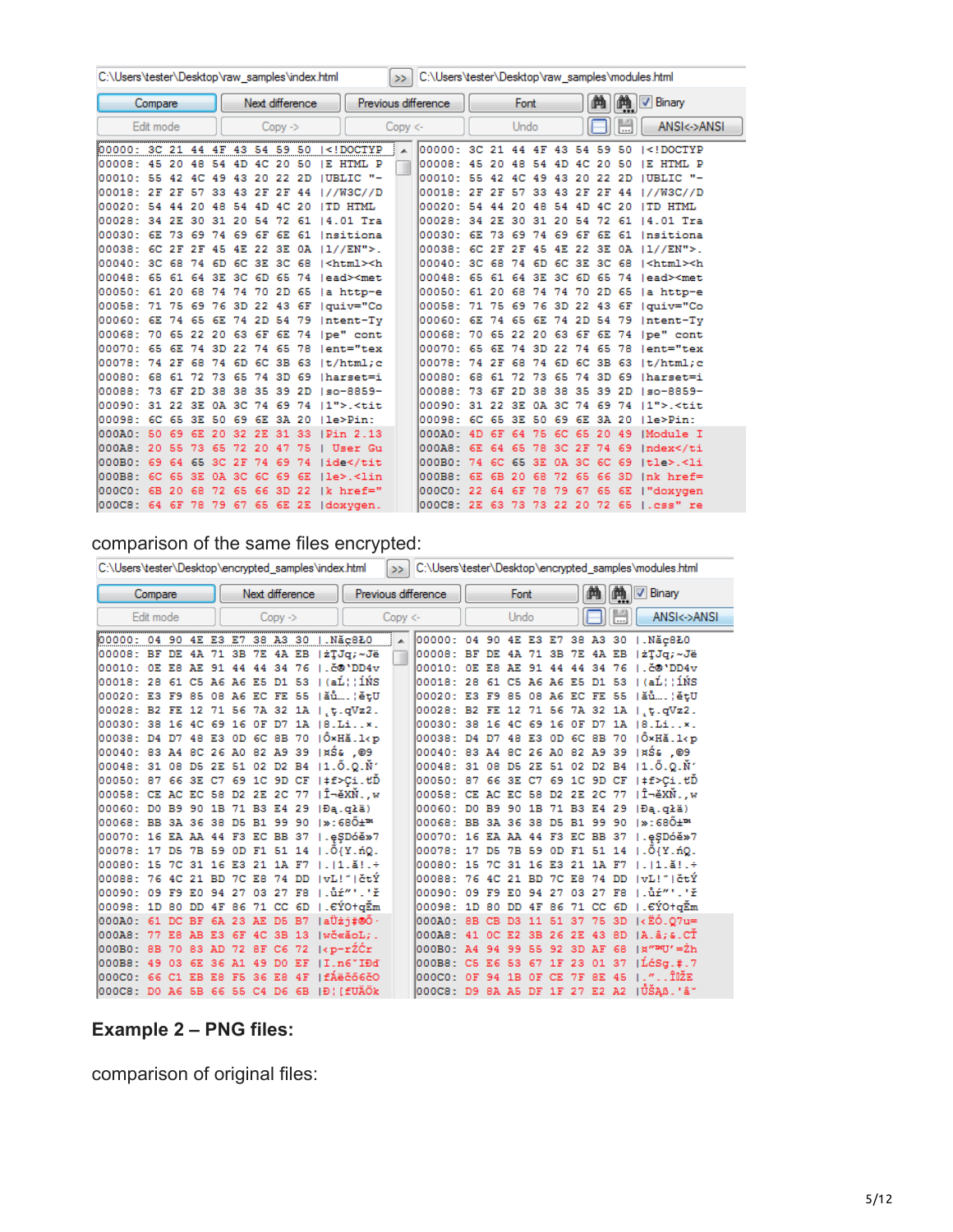|                                |           |     |     |                 |                |           |                   |                                        | C:\Users\tester\Desktop\raw_samples\stack-debugger-commands.png | 55 |                                |     |      |      |                |     |                        |             |             | C:\Users\tester\Desktop\raw_samples\doxygen.png |
|--------------------------------|-----------|-----|-----|-----------------|----------------|-----------|-------------------|----------------------------------------|-----------------------------------------------------------------|----|--------------------------------|-----|------|------|----------------|-----|------------------------|-------------|-------------|-------------------------------------------------|
|                                | Compare   |     |     |                 |                |           | Next difference   |                                        | Previous difference                                             |    | Font                           |     |      | Œ    | m              |     | $\triangledown$ Binary |             |             | Case ser<br>V Ignore re                         |
|                                | Edit mode |     |     |                 |                | $Copy$ -> |                   |                                        | Copy <                                                          |    | Undo                           |     |      |      | $\overline{a}$ |     |                        |             | ANSI<->ANSI | $ \nabla $ lanore from                          |
| 10000: 89 50 4E 47 OD          |           |     |     |                 |                |           | 0A 1A 0A          | $12PNG.$                               |                                                                 |    |                                | 89  |      | 4E   |                |     |                        |             | 0A.         | EPNG.                                           |
| 10008: 00                      | -nn       | -nn | 0D. | 49              | 48             | 44        | 52                | IHDR                                   |                                                                 |    | 10008:                         | -nn |      |      |                | 49  | 48.                    | 44          | -52         | $\ldots$ IHDR                                   |
| l0010: 00                      | 00        | -01 | EB. | -00             | -00            | 00        | CO.               | $1 \ldots \ddot{e} \ldots R$           |                                                                 |    | l0010 : -                      | -00 | nn   |      |                | nn  | nn                     | ററ          | 2D.         | . d. <del>.</del>                               |
| 10018: 08 02 00                |           |     |     |                 |                |           | 00 00 AB 8D DC    | 1 <b>«</b> TÜ                          |                                                                 |    | 10018: 08                      |     | -03. | -00  | $00-$          | -00 | 6F                     | 6B 3E       |             | . ok>                                           |
| 10020: B7                      |           |     |     |                 |                |           |                   | 00 00 00 01 73 52 47 $\ldots$ sRG      |                                                                 |    | 10020: C2 00 00 00 04 67 41 4D |     |      |      |                |     |                        |             |             | $ A$ $qAM$                                      |
|                                |           |     |     |                 |                |           |                   | 10028: 42 00 AE CE 1C E9 00 00 IB @Ï.é |                                                                 |    | 10028: 41 00 00 D6 D8 D4 4F 58 |     |      |      |                |     |                        |             |             | IAOROOX                                         |
| 10030: 00 04 67 41 4D 41 00 00 |           |     |     |                 |                |           |                   | $\lfloor$ qAMA                         |                                                                 |    | 10030: 32 00 00 00 19 74 45 58 |     |      |      |                |     |                        |             |             | 12tEX                                           |
| 10038: B1 8F                   |           |     |     |                 |                |           | 0B FC 61 05 00 00 | $1\pm 2$ .üa                           |                                                                 |    | 10038:74                       |     | -53  | -6F  | -66            | 74  | -77                    | 61          | -72         | ItSoftwar                                       |
| l0040: 00                      | -09       |     |     |                 | 70 48 59 73 00 |           | -00               | $1.0$ $HYs$                            |                                                                 |    | 10040: 65                      |     | .nn  | -41  | 64             | 6F  | -62                    | -65         | -20         | le.Adobe.                                       |
| 10048: 12 74 00                |           |     | nn. | 12 <sup>°</sup> |                |           | 74 01 DE          | 1.tt.T                                 |                                                                 |    | 10048: 49                      |     | 6D.  | -61  | 67             | 65. | -52.                   | 65 61       |             | ImageRea                                        |
| l0050: 66                      | -1 F      | 78. | .nn | -00             | 1B             | 3B.       | -49               | f.x;I                                  |                                                                 |    | 10050: 64                      |     |      | 7971 | C9.            |     |                        | 65 3C 00 00 |             | IdvaEe<                                         |
| 0058: 44 41 54 78 5E ED 9D 6D  |           |     |     |                 |                |           |                   | ∣DATx^itm                              |                                                                 |    | 0058: 00 5D 50 4C 54 45 00 00  |     |      |      |                |     |                        |             |             | $.$ ] PLTE.                                     |

comparison of the same files encrypted:

|                                                                                                                                                                                                                                                              |                                         |  |  |  |  |                     |  |      | C:\Users\tester\Desktop\encrypted_samples\stack-debugger-commands.png >> |  |                          |  |  |                        |             | C:\Users\tester\Desktop\encrypted_samples\doxygen.png           |            |
|--------------------------------------------------------------------------------------------------------------------------------------------------------------------------------------------------------------------------------------------------------------|-----------------------------------------|--|--|--|--|---------------------|--|------|--------------------------------------------------------------------------|--|--------------------------|--|--|------------------------|-------------|-----------------------------------------------------------------|------------|
|                                                                                                                                                                                                                                                              | Next difference<br>Compare<br>Edit mode |  |  |  |  | Previous difference |  | Font |                                                                          |  | <b>M</b> $\nabla$ Binary |  |  | Case sen<br>Ignore rep |             |                                                                 |            |
|                                                                                                                                                                                                                                                              |                                         |  |  |  |  | $Copy$ ->           |  |      | Copy <                                                                   |  | Undo                     |  |  |                        | ANSI<->ANSI |                                                                 | Ignore fre |
| 0000: 42 4A A5 10 A6 B2 39 06  BJĄ.¦¸9.                                                                                                                                                                                                                      |                                         |  |  |  |  |                     |  |      |                                                                          |  |                          |  |  |                        |             | A 0000: 42 4A A5 10 A6 B2 39 06  BJA.   9.                      |            |
| 0008: A2 3C 17 7B B4 C8 DE EF   "<.{'CTd'                                                                                                                                                                                                                    |                                         |  |  |  |  |                     |  |      |                                                                          |  |                          |  |  |                        |             | 0008: A2 3C 17 7B B4 C8 DE EF   "<.{'CTd'                       |            |
| 0010: C4 90 B8 7F 9E 99 D8 A8  Ä.∐ž™Ř¨                                                                                                                                                                                                                       |                                         |  |  |  |  |                     |  |      |                                                                          |  |                          |  |  |                        |             | 0010: BF EF CA 95 04 13 89 A8   żdE %"                          |            |
| 0018: ED 41 DA BC 8C 40 25 60  iAÚLS@%`                                                                                                                                                                                                                      |                                         |  |  |  |  |                     |  |      |                                                                          |  |                          |  |  |                        |             | 0018: 22 SF 0B 4E 24 BB 66 26  " .N\$»f&                        |            |
| 10020: 8B 45 AC AE 05 BD 7F 9C   <e¬®.″∐ś< td=""><td></td><td></td><td></td><td></td><td></td><td></td><td></td><td></td><td></td><td></td><td></td><td></td><td></td><td></td><td></td><td>0020: 62 18 E8 B2 A3 AF EB CA  b.č.ŁŻēE</td><td></td></e¬®.″∐ś<> |                                         |  |  |  |  |                     |  |      |                                                                          |  |                          |  |  |                        |             | 0020: 62 18 E8 B2 A3 AF EB CA  b.č.ŁŻēE                         |            |
| 0028: 9B 19 89 9E 19 0A 03 DE  >.‱ŽT                                                                                                                                                                                                                         |                                         |  |  |  |  |                     |  |      |                                                                          |  |                          |  |  |                        |             | 0028: 43 3B C7 C0 D6 31 8E C0   C; CRÖ1ŽR                       |            |
| 0030: 00 62 53 00 62 C3 F5 2D ∣.bS.bĂő−                                                                                                                                                                                                                      |                                         |  |  |  |  |                     |  |      |                                                                          |  |                          |  |  |                        |             | 0030: F5 A4 46 4B 41 7B 94 5E   Ö¤FKA{"^                        |            |
| 0038: 4A CC 9B 52 3F 42 8B 70   JË>R?B <p< td=""><td></td><td></td><td></td><td></td><td></td><td></td><td></td><td></td><td></td><td></td><td></td><td></td><td></td><td></td><td></td><td>0038: B2 C8 19 C7 5A 2F 95 82   C.CZ/.</td><td></td></p<>        |                                         |  |  |  |  |                     |  |      |                                                                          |  |                          |  |  |                        |             | 0038: B2 C8 19 C7 5A 2F 95 82   C.CZ/.                          |            |
| 0040: 6B 75 E7 46 E0 F6 C9 84   kuçFröÉ,                                                                                                                                                                                                                     |                                         |  |  |  |  |                     |  |      |                                                                          |  |                          |  |  |                        |             | $ 0040:$ CB OF D5 1B 13 B9 3D D2 $ \tilde{E}.\tilde{O}.\ .$ a=N |            |
| 0048: 5C D8 DB 29 A2 BA E5 61  \ŘŨ)~şĺa                                                                                                                                                                                                                      |                                         |  |  |  |  |                     |  |      |                                                                          |  |                          |  |  |                        |             | 0048: A2 A9 4D CE 4A 61 88 CB   "@MÎJaË                         |            |
| 0050: AA EB 46 B0 45 43 22 9F   SëF°EC"ž                                                                                                                                                                                                                     |                                         |  |  |  |  |                     |  |      |                                                                          |  |                          |  |  |                        |             | 0050: 82 C1 89 99 F2 F5 ED 1B   Á‱ ™ňői.                        |            |
| 0058: 35 60 EE 10 4E ED F1 98  5`î.Niń                                                                                                                                                                                                                       |                                         |  |  |  |  |                     |  |      |                                                                          |  |                          |  |  |                        |             | 0058: 4C EE 34 50 4E 2F C3 11   LÎ4PN/Ă.                        |            |

As we can see, when the beginnings of original files are identical, the beginnings of encrypted outputs also are. But it seems that encryption is done in some chunks – possibly 8 or 16 bytes at once. Look at the comparison of PNG files – from 0x10 they have been encrypted differently – although they both have zeros at positions 0x10, 0x11…

## **Inside**

This ransomware is distributed without any packing and no defense against analysis has been observed. All the used strings and called API functions are in plain text. In fact, the malware even "helps" the analyst by providing a lot of debug strings describing all it's activities (original + translation):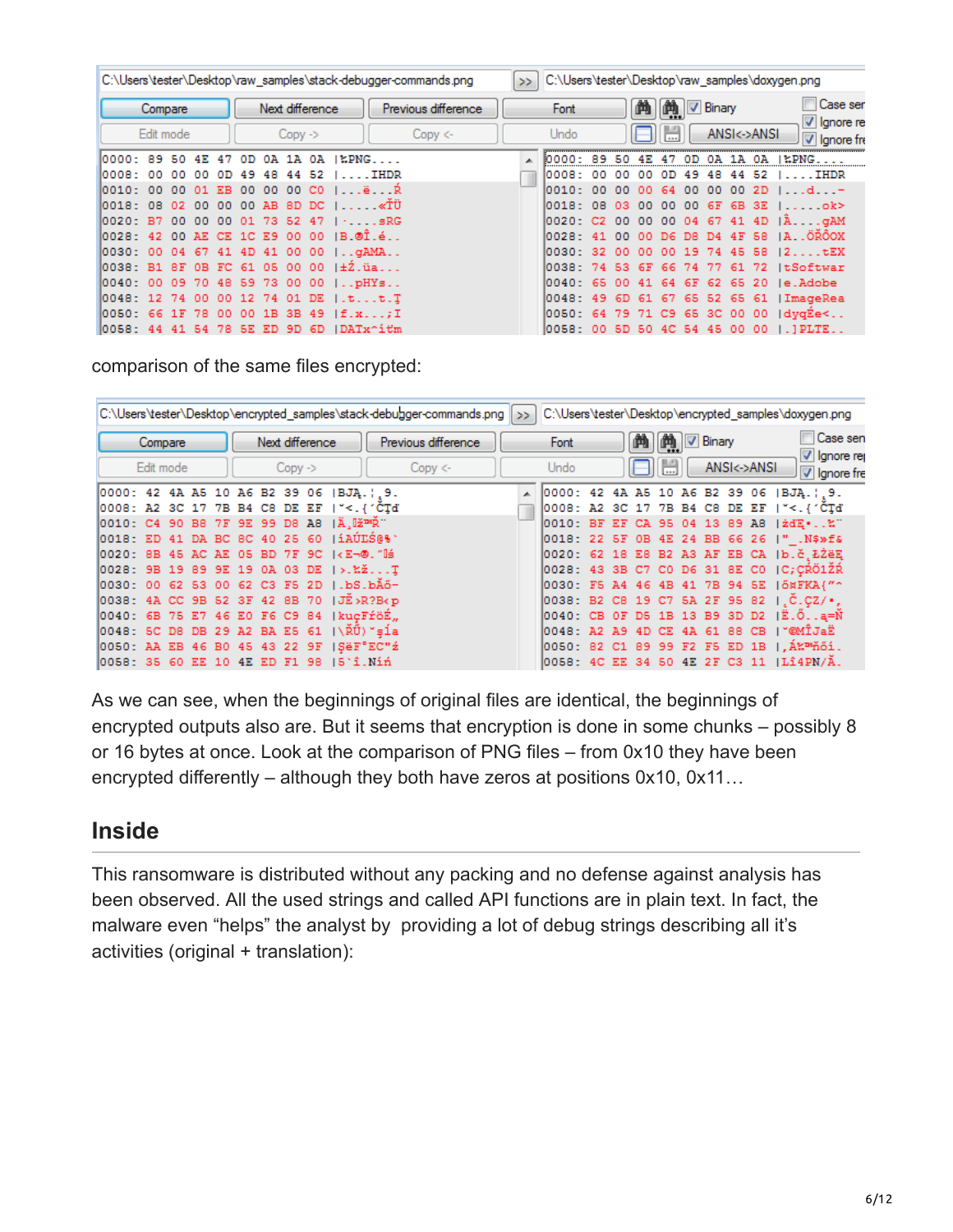[+] Plik jest aktualnie zaszyfrowany, pomijanie.. //**The file is already encrypted, skipping..** [\*] Rozmiar pliku = %I64d bajtow.. //**File size = %I64d bytes..** [+] Rozpoczeto szyfrowanie pliku: %s //**Started encrypting the file: %s** [+] Zakonczono szyfrowanie pliku: %s //**Finished encrypting the file: %s** [+] Rozpoczeto zapisywanie z pamieci do pliku: %s //**Started dumping from memory to a file: %s** [+] Zakonczono zapisywanie z pamieci do pliku: %s //**Finished dumping from memory to a file: %s** [\*] Plik jest aktualnie odszyfrowany, pomijanie.. //**The file is already decrypted, skipping..** [+] Rozpoczeto deszyfrowanie pliku: %s //**Started decrypting file: %s** [+] Zakonczono deszyfrowanie pliku: %s //**Finished decrypting file: %s** Alokacja, error: %d //**Allocation error: %d** DMA Locker Otwieranie pliku: %d //**Opening file: %d**

Thanks to the logs, finding important part of the code is trivial!

At the beginning of the execution a new thread is deployed – whose role is to check for the presence of following processes:

- rstrui.exe
- ShadowExplorer.exe
- sesvc.exe
- cbengine.exe

If any of them is detected, malware tries to terminate it. Just after deploying this thread malware logs (in Polish):

"*[+] Blocking processes of system recovery*"

| 004043AD call<br>004043B2 call<br>004043B7 xor<br>004043B9 push<br>004043BA push<br>004043BB push<br>004043BC push<br>004043C1 push<br>004043C2 push<br>004043C3 call<br>004043C9 test<br>004043CB iz | ebx, ebx<br>ebx.<br>ebx<br>ebx<br>ebx.<br>ebx<br>eax, eax | init filenames<br>drop ransom note txt<br>; lpThreadId<br>: dwCreationFlags<br>: 1pParameter<br>offset terminate_blacklisted_processes ; lpStartAddress<br>: dwStackSize<br>; 1pThreadAttributes<br>ds:CreateThread<br>short skip logging |
|-------------------------------------------------------------------------------------------------------------------------------------------------------------------------------------------------------|-----------------------------------------------------------|-------------------------------------------------------------------------------------------------------------------------------------------------------------------------------------------------------------------------------------------|
|                                                                                                                                                                                                       |                                                           |                                                                                                                                                                                                                                           |
| 凶降<br>004043CD push                                                                                                                                                                                   |                                                           | <b>offset aBlokowanieProc</b> : " [+] Blokowanie procesow przywracania s"                                                                                                                                                                 |
| 004043D2 call                                                                                                                                                                                         | printf                                                    |                                                                                                                                                                                                                                           |

Instead of a list of attacked extensions, this malware contains two blacklists. One for directories: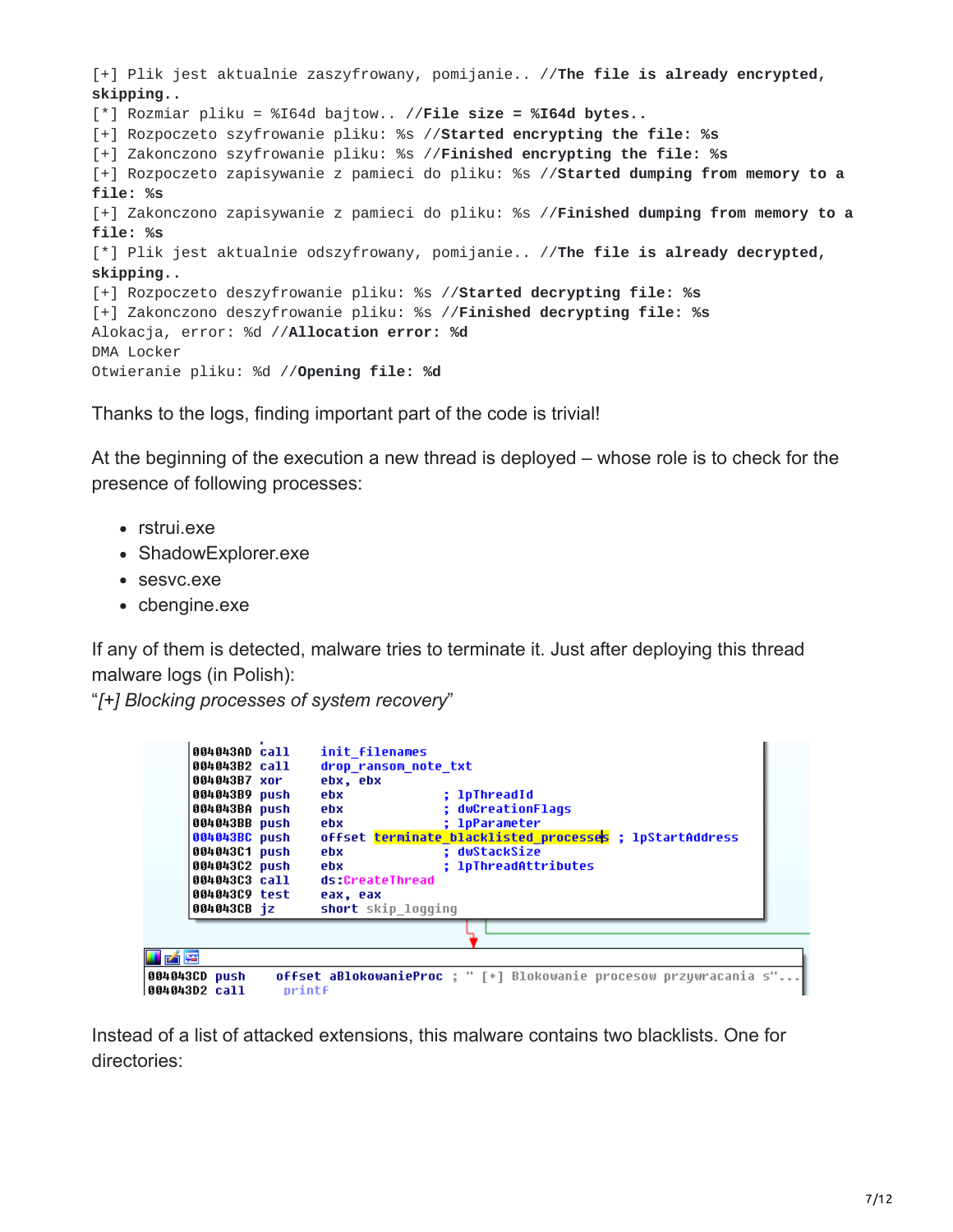| 004025A3 sub  | esp, 2Ch                                                         |
|---------------|------------------------------------------------------------------|
| 004025A6 push | esi                                                              |
| 004025A7 mov  | [ebp+var 2C], offset aWindows : "\\Windows\\"                    |
| 004025AE mov  | [ebp+var 28], offset aWindows 0 ; "\\WINDOWS\\"                  |
| 004025B5 mov  | [ebp+var_24], offset aProgramFiles ; "\\Program Files\\"         |
| 004025BC mov  | [ebp+var 20], offset aProgramFilesX8 ; "\\Program Files (x86)\\" |
| 004025C3 mov  | <b>Tebp+var 1C1, offset aGames : "Games"</b>                     |
| 004025CA mov  | [ebp+var 18], offset alemp : "\\Temp"                            |
| 004025D1 mov  | [ebp+var 14], offset aSamplePictures ; "\\Sample Pictures"       |
| 004025D8 mov  | [ebp+var 10], offset aSampleMusic ; "\\Sample Music"             |
| 004025DF mov  | [ebp+var C], offset aCache ; "\\cache"                           |
| 004025E6 mov  | [ebp+var 8], offset aCache 0; "\\Cache"                          |
| 004025ED xor  | esi, esi                                                         |

and another for file extensions:

| 00402627 mov  | [ebp+var_30], offset a_exe ; ".exe"        |
|---------------|--------------------------------------------|
| 0040262E mov  | [ebp+var 2C], offset a msi ; ".msi"        |
| 00402635 mov  | : ".d11"<br>[ebp+var_28], offset a dll     |
| 0040263C mov  | [ebp+var 24], offset a pif<br>∷ ".pif"     |
| 00402643 mov  | : ".scr"∥<br>[ebp+var 20], offset a scr    |
| 0040264A mov  | [ebp+var 1C], offset a sys ; ".sys"        |
| 00402651 mov  | [ebp+var 18], offset a msp ; ".msp"        |
| 00402658 mov  | [ebp+var 14], offset a com ; ".com"        |
| 0040265F mov  | [ebp+var_10], offset a_lnk ; ".lnk"        |
| 00402666 mov  | <b>[ebp+var C], offset a hta ; ".</b> hta" |
| ∣0040266D mov | [ebp+var_8], offset a cpl ; ".cpl"         |
| 00402674 mov  | [ebp+var_4], offset a_msc ; ".msc"         |

Files that contain in their path blacklisted substrings are skipped.

Malware enumerates all the files – browsing first logical drives, after that network resources – trying to encrypt each and every file (except the blacklisted)

| 00404640 add<br>ØCh<br>esp.<br>edx, [esp+90h+key buf]<br>00404643 lea<br>00404647 push<br>ebx<br>00404648 push<br>edx<br>enc dec logical drives<br>00404649 call<br>0040464E add<br>esp. 8<br>00404651 push<br>: int<br>ebx<br>00404652 lea<br>eax, [esp+94h+key buf]<br>: int<br>00404656 push<br>eax<br><b>: 1pNetResource</b><br>00404657 push<br>ebx<br>00404658 call<br>enc dec net resources<br>0040465D mov<br>ebx, ds:Sleep<br>00404663 nov<br>esi. OAh<br>nmi Rààdadan<br>short los 484678 |  |  |
|-----------------------------------------------------------------------------------------------------------------------------------------------------------------------------------------------------------------------------------------------------------------------------------------------------------------------------------------------------------------------------------------------------------------------------------------------------------------------------------------------------|--|--|
|                                                                                                                                                                                                                                                                                                                                                                                                                                                                                                     |  |  |
|                                                                                                                                                                                                                                                                                                                                                                                                                                                                                                     |  |  |
|                                                                                                                                                                                                                                                                                                                                                                                                                                                                                                     |  |  |
|                                                                                                                                                                                                                                                                                                                                                                                                                                                                                                     |  |  |
|                                                                                                                                                                                                                                                                                                                                                                                                                                                                                                     |  |  |
|                                                                                                                                                                                                                                                                                                                                                                                                                                                                                                     |  |  |
|                                                                                                                                                                                                                                                                                                                                                                                                                                                                                                     |  |  |
|                                                                                                                                                                                                                                                                                                                                                                                                                                                                                                     |  |  |
|                                                                                                                                                                                                                                                                                                                                                                                                                                                                                                     |  |  |
|                                                                                                                                                                                                                                                                                                                                                                                                                                                                                                     |  |  |
|                                                                                                                                                                                                                                                                                                                                                                                                                                                                                                     |  |  |
|                                                                                                                                                                                                                                                                                                                                                                                                                                                                                                     |  |  |
|                                                                                                                                                                                                                                                                                                                                                                                                                                                                                                     |  |  |
|                                                                                                                                                                                                                                                                                                                                                                                                                                                                                                     |  |  |

A single flag decides whether the malware is in encryption or decryption mode: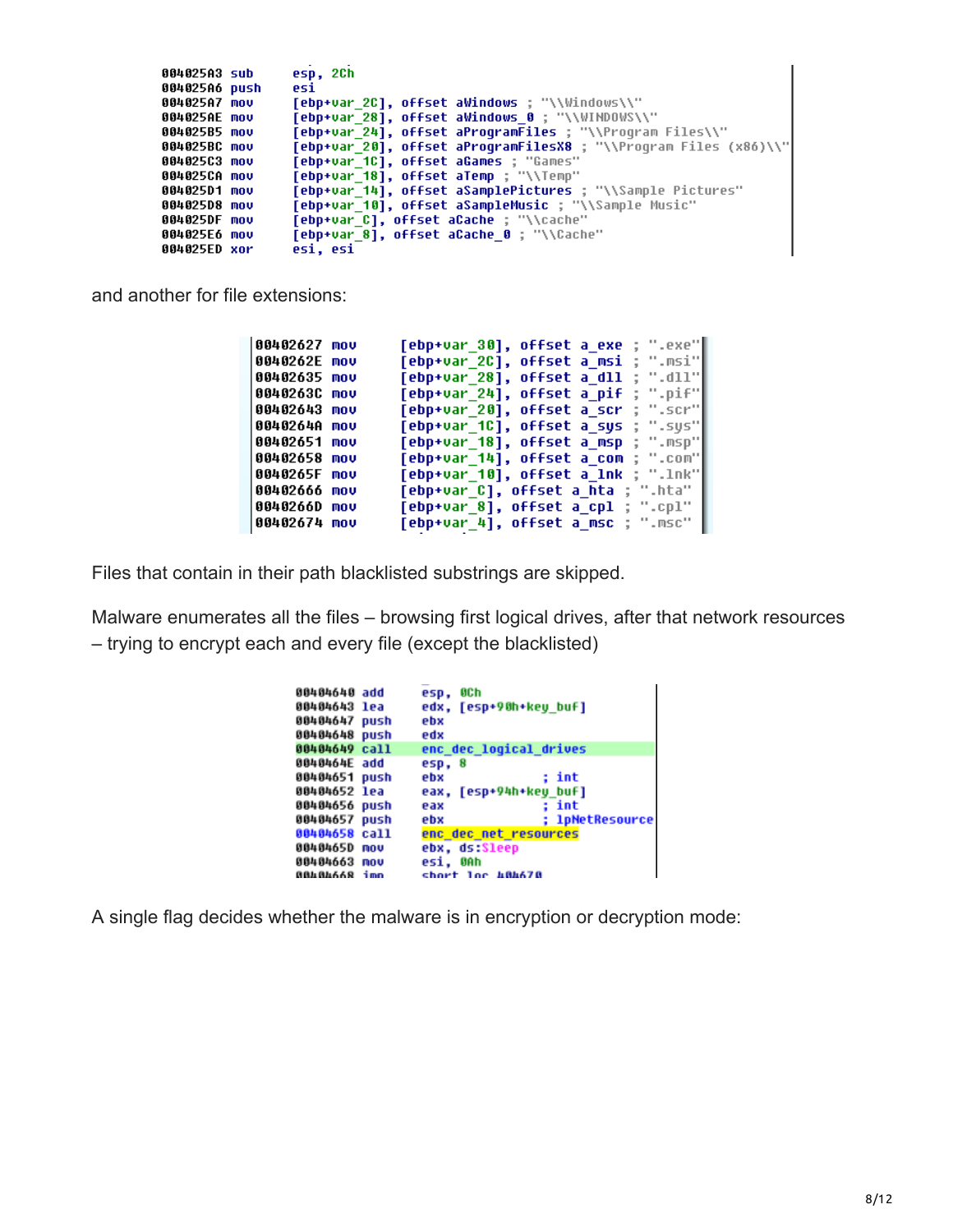|                                |                                                                   | 国家區<br>edx, edi<br>00402BA0 mov<br>00402BA2 push<br>: char *<br>edx<br>00402BA3 call<br>_puts                                         |
|--------------------------------|-------------------------------------------------------------------|---------------------------------------------------------------------------------------------------------------------------------------|
|                                |                                                                   | 00402BA8 add<br>esp, 4<br>00402BAB cmp                                                                                                |
|                                |                                                                   | [ebp+mode flaq], 0<br>00402BAF jnz<br>short decrypt mode                                                                              |
|                                |                                                                   |                                                                                                                                       |
| ■ <b>■ 图</b>                   |                                                                   | 耳尾図                                                                                                                                   |
| 00402BB1 push<br>00402BB6 call | offset aFlaga0Szufrowa : "[+] Flaga = 0, szufrowanie\n"<br>printf | 00402BCF<br><b>00402BCF</b> decrypt mode: $\qquad \qquad ; \qquad \qquad ; \qquad \qquad ; \qquad \qquad$ Flaqa = 1, deszyfrowanie\n" |
| 00402BBB mov<br>00402BC1 add   | eax, [ebp+cruptoKeu]<br>esp, 4                                    | 00402BCF push<br>offset aFlaga1Deszufro<br>00402BD4 call<br>printf                                                                    |
| 00402BC4 push                  | : int<br>eax                                                      | 00402BD9 mov<br>edx, [ebp+cruptoKeu]                                                                                                  |
| 00402BC5 mov<br>00402BC7 push  | ecx, edi<br>: filename<br>: char *<br>ecx                         | 00402BDF add<br>esp, 4<br>00402BE2 push<br>edx<br>: int                                                                               |
| 00402BC8 call                  | encrupt file                                                      | 00402BE3 lea<br>eax, [ebp+filename]                                                                                                   |
| 00402BCD jmp                   | short loc 402C02                                                  | 00402BE9 push<br>eax<br>: char ∗<br>00402BEA call<br>decrupt file<br>00402BEF imp<br>short loc 402002                                 |

Encryption (as well as decryption) is deployed in a new thread:



#### **Encryption key**

The encryption key is 32 byte long. In newer version of the malware it is hard-coded at the end of the original file, and then read. However, there is a twist.

During execution, two copies of the original file are dropped: **fakturax.exe** and **ntserver.exe** – but only **fakturax.exe** contains the key – **ntserver.exe** have it cleaned. After reading the key, **fakturax.exe** is removed and the key is lost along with it. That's why, we can easily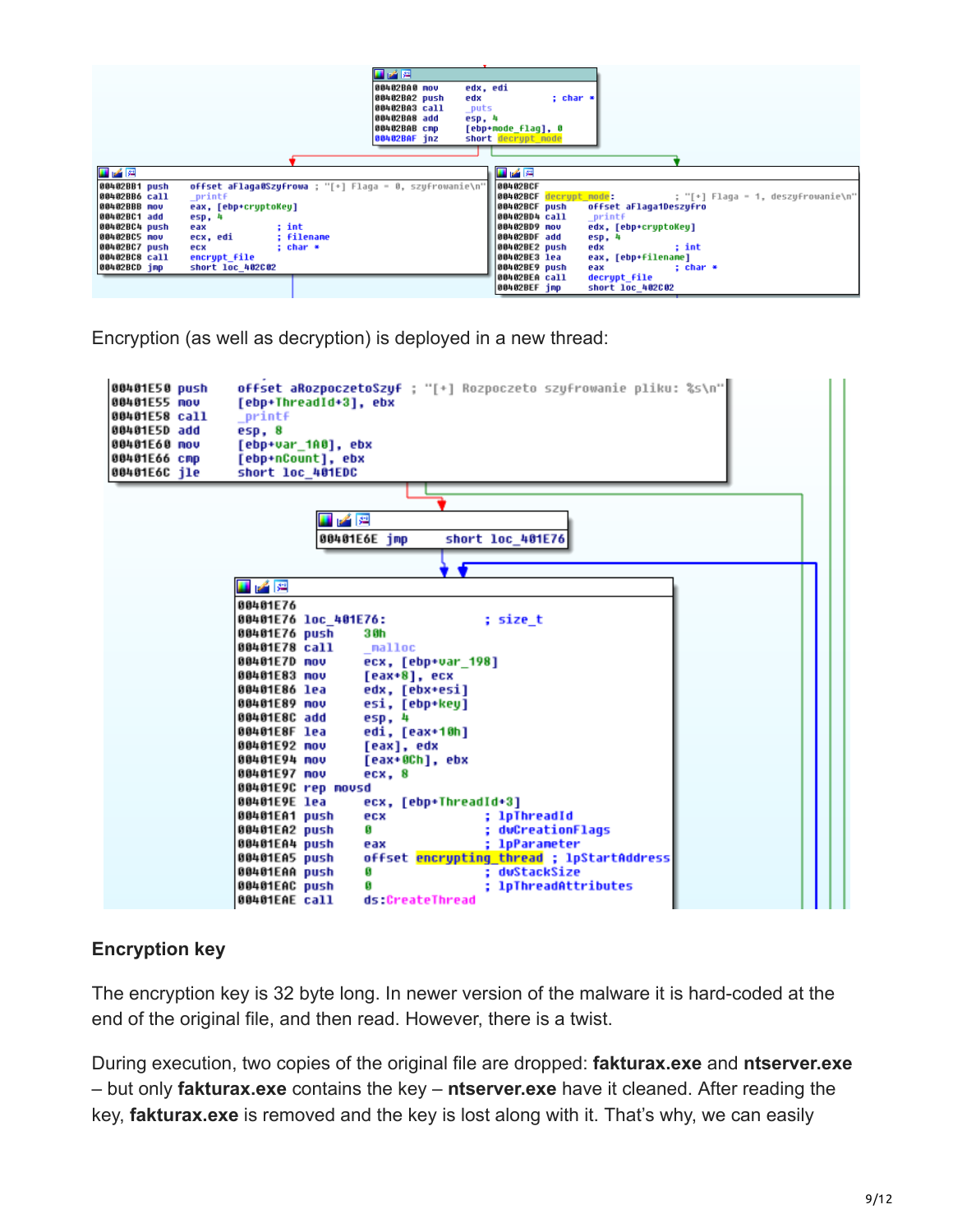recover the key if, by any means, we managed to persist the original copy of the malware sample (it is not a problem if we know the source of infection, i.e in case if the malware arrived as an e-mail attachment).

In the examined variant of the malware (referred as the type 2, i.e

[4190df2af81ece296c465e245fc0caea\)](https://malwr.com/analysis/YWZmMzY4OTk0N2E3NDNhZDkzMGE2ZGJlNDc1YWM3YmQ/) – it was enough to find the key at the end of the original sample (*\*WARNING: this is not the original key of this sample. It has been used just to present how it works and where the real key can be found. Before trying to recover files, make sure that you made their backup, just in case if in some other editions the algorithm would be different.*)

| XVI32 - fakturax.exe                                                                             |  |  |  |                        |  |  |  |  |                                                                               |  |  |  |  | - <del>- - 1</del> - | 0 |  |  |
|--------------------------------------------------------------------------------------------------|--|--|--|------------------------|--|--|--|--|-------------------------------------------------------------------------------|--|--|--|--|----------------------|---|--|--|
| Edit Search Address Bookmarks Tools XVIscript<br>File:                                           |  |  |  |                        |  |  |  |  | Help                                                                          |  |  |  |  |                      |   |  |  |
| $\Box$ p $\Box$ $\times$ $\parallel$ $\Box$ $\Box$ $\Box$ $\Diamond$ of $\Box$ $\Diamond$ $\lor$ |  |  |  |                        |  |  |  |  |                                                                               |  |  |  |  |                      |   |  |  |
| 17DAO                                                                                            |  |  |  |                        |  |  |  |  |                                                                               |  |  |  |  |                      |   |  |  |
| 17DB0                                                                                            |  |  |  |                        |  |  |  |  |                                                                               |  |  |  |  |                      |   |  |  |
| 17DC0                                                                                            |  |  |  |                        |  |  |  |  |                                                                               |  |  |  |  |                      |   |  |  |
| 17DD0                                                                                            |  |  |  |                        |  |  |  |  |                                                                               |  |  |  |  |                      |   |  |  |
| 17DE0                                                                                            |  |  |  |                        |  |  |  |  |                                                                               |  |  |  |  |                      |   |  |  |
| 17DFA                                                                                            |  |  |  |                        |  |  |  |  |                                                                               |  |  |  |  |                      |   |  |  |
| 17E00 31 32 33 34 35 36 37 38 39 31 32 33 34 35 36 37 1 2 3 4 5 6 7 8 9 1 2 3 4 5 6 7            |  |  |  |                        |  |  |  |  |                                                                               |  |  |  |  |                      |   |  |  |
| 17E10                                                                                            |  |  |  |                        |  |  |  |  | 38 39 31 32 33 34 35 36 37 38 39 31 32 33 34 35   8 9 1 2 3 4 5 6 7 8 9 1 2 3 |  |  |  |  |                      |   |  |  |
| Adr. dec: 97 792                                                                                 |  |  |  | Char dec: 49 Overwrite |  |  |  |  |                                                                               |  |  |  |  |                      |   |  |  |

and enter it to the text field:



in order to get all the files back.

#### **Encryption algorithm**

Authors claimed that they used AES and RSA. How it looks from the side of code?

File is encrypted chunk by chunk – single unit have 16 bytes (4 DWORDs). The key is 32 bytes long, and is preprocessed before the encryption. Both elements – the preprocessed key and a chunk of the input file – are copied to a buffer, that is supplied to the encrypting procedure.

Below – a sample file: **square.png** processed by the encrypting function. Used key: "11111…". (The copied chunk of the file has been selected on the picture)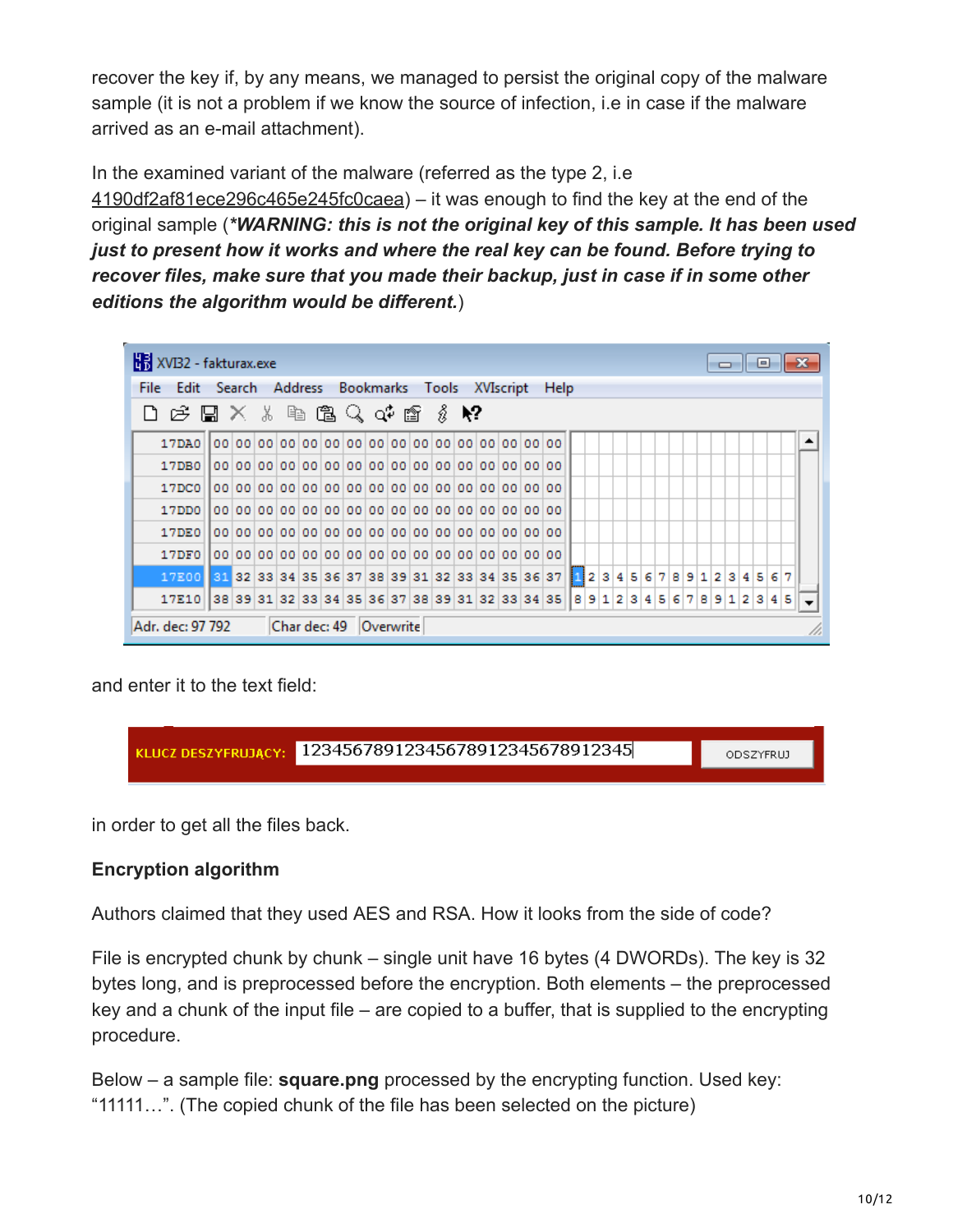| *G.P.U* - thread 00000AE8, module fakturax                                                                                                                                                                                                                                                                    |                                                                                                    |  |  |  |  |  |  |  |  |
|---------------------------------------------------------------------------------------------------------------------------------------------------------------------------------------------------------------------------------------------------------------------------------------------------------------|----------------------------------------------------------------------------------------------------|--|--|--|--|--|--|--|--|
| MOV DWORD PTR SS: [ESP+0xC], EAX<br>004019CA<br>004019CE<br>MOV EDI.EDI<br>rMOV EAX, DWORD PTR DS: [EBX]<br>004019D0<br>MOV ECX, DWORD PTR DS: LEAX+EDIJ<br>004019D2<br>MOV EDX DWORD PTR DS:[EAX+EDI+0x4]<br>004019D5<br>ADD EAX,EDI<br>MOV <mark>DWORD PTR SS:[ESP+0x74],ECX</mark><br>004019D9<br>004019DB | DWORD* input<br><b>DWORD</b><br>input[8]<br><b>DWORD</b><br>input[s+1]<br><b>DWORD</b><br>input[8] |  |  |  |  |  |  |  |  |
| MOV ECX.DWORD PTR DS:[EAX+0x8]<br>004019DF<br>MOV DWORD PTR SS: LESP+0x781, EDX<br>004019E2<br>$\blacksquare$<br>MOV EDX, DWORD PTR DS: LEAX+0xC1<br>004019E6<br>MOV DWORD PTR SS:[ESP+0x7C] ECX<br>004019E9<br>004019ED<br>LEA EAX DWORD PTR DS:[EBX+0x10]<br>004019F0                                       | <b>DWORD</b><br>input[s+1]<br><b>DWORD</b><br>input[x]<br><b>DWORD</b><br>input[s+2]               |  |  |  |  |  |  |  |  |
| LEA ECX,DWORD PTR SS:[ESP+0x10]<br>MOV DWORD PTR SS:[ESP+0x80],EDX<br>004019F4<br>CALL fakturax.004013B0<br>004019FB<br>MOU EAX, ECX<br>00401A00<br>PUSH EAX<br>00401A02<br>LEA ESI.DWORD PTR SS:[ESP+0x78]<br>00401A03                                                                                       | preprocess<br>prepared_buffer                                                                      |  |  |  |  |  |  |  |  |
| CALL fakturax.004014D0<br>00401807<br>ADD ESP, 0x4<br>00401A0C<br>LEA EAX, <mark>DWORD PTR SS:[ESP+0x30]</mark><br>00401A0F<br>MOU ECX, 0x20<br>00401A13<br>JMP SHORT fakturax.00401A20<br>00401A18<br>- ⊻HL                                                                                                  | enc_fragment                                                                                       |  |  |  |  |  |  |  |  |
| ∢<br>EAX=0224FF10                                                                                                                                                                                                                                                                                             |                                                                                                    |  |  |  |  |  |  |  |  |
| ASCII<br>Address<br>Hex dump                                                                                                                                                                                                                                                                                  |                                                                                                    |  |  |  |  |  |  |  |  |
| 0224FF10<br>0224FF20 <b>Lao ao ao ao lao ao ao ao ao ao ao ao ao ao ao ao ao</b> am                                                                                                                                                                                                                           |                                                                                                    |  |  |  |  |  |  |  |  |
| 31 31 31 31 31 31 31<br>0224FF40 31 31 31 31 31 31<br>31<br><u>0224FF50 BS F9 12 B3 NI HH F8 F0 BC 38 D9 P2 HH FF PC SE    28 N as San I</u><br>0224FF60  <mark>43 38 82 76 B1 60 EC 0A 6E 11 79 58 67 5A 63 24  cs.v±`e.n</mark> (vXqZ<br>0224FF70 88 88 88 88 89 28 4F 45 8D 8H 1H 8H 8R 8R 8R 8D           | 31 31 11111111111111111<br>$\Box$ preprocessed key<br>ernu chunk of input file                     |  |  |  |  |  |  |  |  |
| 0224FF80 49 48 44 52 D5 0A FE A3 94 FF 24 02 45 30 03 77   IHDRA. لَا \$0E<0.                                                                                                                                                                                                                                 |                                                                                                    |  |  |  |  |  |  |  |  |

after encryption (output marked gray):

| 004019CA<br>004019CE<br>88481908<br>004019D2<br>004019D5<br>004019D9<br>004019DB<br>004019DF<br>004019E2<br>004019E6<br>004019E9<br>004019ED<br>004019F0<br>004019F4<br>004019FB<br>00401A00<br>00401A02<br>00401A03<br>00401007<br>00401A0C<br>00401A0F<br>00401A13<br>00401A18<br>∢ | MOV DWORD PTR SS: [ESP+0xC] EAX<br>MOV EDI.EDI<br>$\blacksquare$<br>⋟<br>┏MOV EAX DWORD PTR DS:[EBX]<br>MOV ECX DWORD PTR DS:[EAX+EDI]<br>٠<br>MOV EDX DWORD PTR DS:[EAX+EDI+0x4]<br>ADD EAX, EDI<br>٠<br>MOV DWORD PTR SS:[ESP+0x74],ECX<br>MOV ECX.DWORD PTR DS: [EAX+0x8]<br>MOV DWORD PTR SS:[ESP+0x78],EDX<br>MOV EDX DWORD PTR DS: LEAX+0xC1<br>MOV DWORD PTR SS:[ESP+0x7C] ECX<br>٠<br>LEA EAX DWORD PTR DS: LEBX+0x101<br>$\blacksquare$<br>LEA ECX.DWORD PTR SS:[ESP+0x10]<br>MOV DWORD PTR SS:[ESP+0x80] EDX<br>$\blacksquare$<br>CALL fakturax.004013B0<br>MOV EAX.ECX<br>PUSH EAX<br>LEA ESI.DWORD PTR SS:[ESP+0x78]<br>CALL fakturax.004014D0<br>ADD ESP, 0x4<br>LEA EAX DWORD PTR SS: [ESP+0x30]<br>ä,<br>MOU ECX. 0x20<br>$\blacksquare$<br>JMP SHORT fakturax.00401A20                                                                                                                                                                                                                                                                                                                                                                                                                                                  | DWORD*<br>input<br><b>DWORD</b><br>input[x]<br><b>DWORD</b><br>input[x+1]<br><b>DWORD</b><br>input[x]<br><b>DWORD</b><br>input[x+1]<br><b>DWORD</b><br>input[x]<br><b>DWORD</b><br>input[x+2]<br>preprocess<br>∎prepared_buffer<br><b>L</b> enc_fragment |
|---------------------------------------------------------------------------------------------------------------------------------------------------------------------------------------------------------------------------------------------------------------------------------------|-----------------------------------------------------------------------------------------------------------------------------------------------------------------------------------------------------------------------------------------------------------------------------------------------------------------------------------------------------------------------------------------------------------------------------------------------------------------------------------------------------------------------------------------------------------------------------------------------------------------------------------------------------------------------------------------------------------------------------------------------------------------------------------------------------------------------------------------------------------------------------------------------------------------------------------------------------------------------------------------------------------------------------------------------------------------------------------------------------------------------------------------------------------------------------------------------------------------------------------------|----------------------------------------------------------------------------------------------------------------------------------------------------------------------------------------------------------------------------------------------------------|
| ESP=0224FEFC                                                                                                                                                                                                                                                                          |                                                                                                                                                                                                                                                                                                                                                                                                                                                                                                                                                                                                                                                                                                                                                                                                                                                                                                                                                                                                                                                                                                                                                                                                                                         |                                                                                                                                                                                                                                                          |
|                                                                                                                                                                                                                                                                                       |                                                                                                                                                                                                                                                                                                                                                                                                                                                                                                                                                                                                                                                                                                                                                                                                                                                                                                                                                                                                                                                                                                                                                                                                                                         |                                                                                                                                                                                                                                                          |
| Address                                                                                                                                                                                                                                                                               | ASCII<br>Hex dump                                                                                                                                                                                                                                                                                                                                                                                                                                                                                                                                                                                                                                                                                                                                                                                                                                                                                                                                                                                                                                                                                                                                                                                                                       | *  8   8 + 6 + 6 + 0 + 0 +                                                                                                                                                                                                                               |
| 0224FF10<br>-07<br>0224FF20 43<br>0224FF30<br>31<br>31<br>0224FF40<br>0224FF50<br>07<br>0224FF601<br>43<br>0224FF70<br>00<br>0224FF80 91<br>0224FF90<br>78<br>0224FFA01<br>83<br>oobarrnol oo.                                                                                        | F <sub>9</sub><br>B3<br>01<br>55<br>5C<br>2E<br>15<br><b>AA</b><br>F8<br>E6 BC<br>38<br>D9<br>AA.<br>FF<br>38<br>82<br>76<br>B1<br>11<br>79<br>58<br>5A<br>63<br>60<br>EC<br>08 6E<br>67<br>24<br>31<br>31<br>31<br>31<br>31<br>31<br>31<br>31<br>31<br>31<br>31<br>31<br>31<br>31<br>31<br>31<br>31<br>31<br>31<br>31<br>31<br>31<br>31<br>31<br>31<br>31<br>31<br>31<br>31<br>31<br>55<br>5C<br>2E<br>BC<br>F <sub>9</sub><br>15<br>B <sub>3</sub><br>01<br><b>AA</b><br>E6<br>D <sub>9</sub><br><b>AA</b><br>FF<br>F8<br>38<br>B1<br>6E<br>79<br>58<br>24<br>38<br>82<br>76<br>60<br>EC<br>ØA<br>67<br>5A<br>63<br>9F<br><b>BØ</b><br><b>AR</b><br>C8<br>CF<br>DF<br><b>ØØ</b><br>00<br>1 <sub>H</sub><br>EE<br><b>ØØ</b><br>F4<br>DA<br>1B<br>EA<br>81<br>7F<br><b>A6</b><br>ØA<br>94<br>24<br>02<br>45<br>3C<br>03<br>D <sub>5</sub><br>FE<br>A3<br>FF<br>77<br>78<br>58<br>77<br>F <sub>5</sub><br>4E<br>46<br>$\Box 4$<br>FF<br>24<br>37<br>46<br>4E<br>Q <sub>1</sub><br>02<br>01<br>s NF6d"<br>F1<br>6B<br>76<br>78<br>4E<br>ØØ.<br>00<br>00<br>00<br><b>ØØ</b><br>ØØ<br>46<br>01<br>ØØ<br><b>ØØ</b><br><b>GO</b><br>COL.<br>Loo Loo<br>COL.<br><b>GO</b><br>no.<br>CO.<br><b>GO</b><br><b>COL</b><br>Loo Loo<br>OB EE<br>CLA. | $C8, v \pm $ e.n $4y \times 90$<br>1111111111<br>111111111111111<br>*  8   8   6   6   6  <br>$C8. v \pm 1.01$<br>⊯č≚rt⊀⊞<br>LAWER. = WÖ \$@EK♥W<br>\$887XwxNF0<br>āmkvxNF0<br>三、石器上                                                                     |

output is then copied back to the original buffer, containing the full file. Every encrypted file has a content prefixed by "ABCXYZ11" – a magic value, used by the ransomware to recognize encrypted files (it has been introduced in the newer version). Below, we can see the sample file after being dumped on the disk.